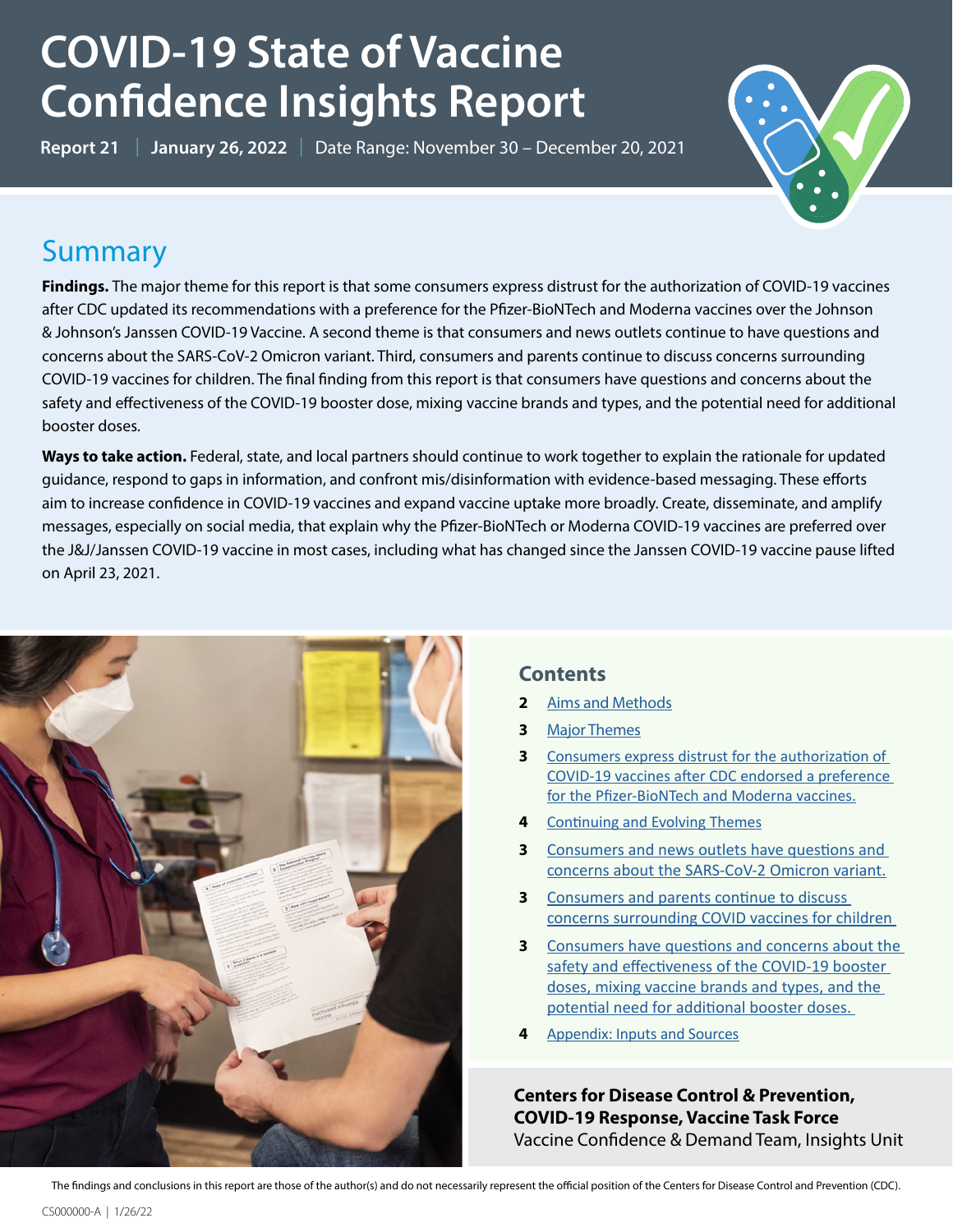# <span id="page-1-0"></span>Aims and Methods

By rapidly reviewing and analyzing numerous sources and inputs (see [Appendix\)](#page-6-0), the biweekly COVID-19 State of Vaccine Confidence Insights Report emphasizes major themes influencing COVID-19 vaccine hesitancy and uptake. Themes are characterized by the level and type of threat to vaccine confidence, degree of spread, and directionality. In addition, by examining how consumers think and feel, social processes, and the practical issues around vaccination, the Insights Report seeks to identify emerging issues of misinformation, disinformation, and places where intervention efforts can improve vaccine confidence across the United States.

The information in this report is only a snapshot, and certain populations may be underrepresented. Images and quotes are illustrative examples and are not meant to comprehensively cover all content related to the highlighted themes.

| How do you classify this theme/information?                                          |                                                                                                 |                                                                                                |                                                                                                                        |  |  |
|--------------------------------------------------------------------------------------|-------------------------------------------------------------------------------------------------|------------------------------------------------------------------------------------------------|------------------------------------------------------------------------------------------------------------------------|--|--|
| <b>High risk</b>                                                                     | <b>Moderate risk</b>                                                                            | <b>Low risk</b>                                                                                | <b>Positive sentiment</b>                                                                                              |  |  |
| • May lead to vaccine<br>refusals and decreased<br>uptake<br>• Wide reach, pervasive | • Potential to trigger<br>hesitancy to vaccination<br>• Moderate reach, modest<br>dissemination | • Concerning, but low risk<br>to vaccine confidence<br>Limited reach, limited<br>dissemination | $\blacksquare$ Could increase vaccine<br>confidence, intent, or<br>motivation<br>• Variable reach and<br>dissemination |  |  |

**How has this theme/idea changed over time (since last report or over the course of multiple reports)?** 

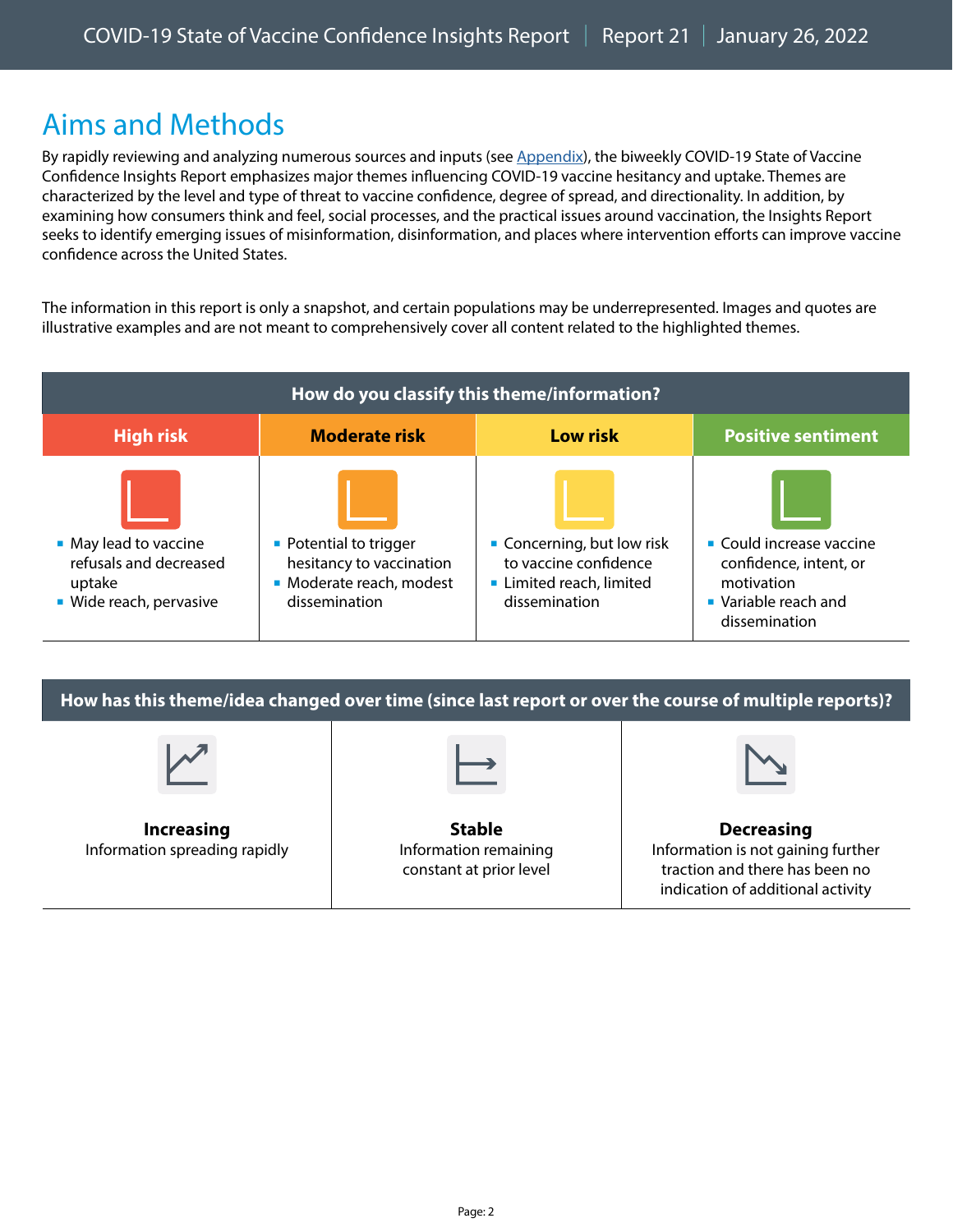# <span id="page-2-1"></span>Major Theme<sup>a</sup>



### <span id="page-2-0"></span>**Consumers express distrust for the authorization of COVID-19 vaccines after CDC endorsed a preference for the Pfizer-BioNTech and Moderna vaccines.**

On December 16, 2021, the CDC adopted vaccination recommendations made by the Advisory Committee on Immunization Practices (ACIP) to prevent COVID-19, expressing a clinical preference for individuals to receive an mRNA COVID-19 vaccine over the Janssen COVID-19 vaccine.<sup>1</sup> Social media and online searches about Janssen COVID-19 vaccine and blood clots increased after the announcement.<sup>b</sup> This can potentially impact vaccine confidence and uptake as it may imply to people that already have concerns that the vaccination authorization system is flawed, and the COVID-19 vaccines are not safe.

#### *Perceptions, Concerns, and Threats to Vaccine Confidence*

- Some social media users stated that the change in guidance proves their safety concerns about the vaccines are valid. $2,3,4$  $2,3,4$  $2,3,4$
- Online, people claimed this change in guidance is evidence that the vaccination authorization system is too flawed to trust.<sup>[5](https://www.instagram.com/p/CXg7LEOM4Y0/c/17884007039558197/)[,6](https://twitter.com/CoachLong16841/status/1471677162688233478),[7,](https://www.facebook.com/cdc/posts/280184437476335?comment_id=894811831397744&__cft__%5b0%5d=AZXCsIDTQqWAlG9t6k7gixYjzAno0aceMHNCZNw8B2avUM-HCl1y-sXmh7zK3wasobcWjwlspzp2fkM7Xqnxh4pM9Z8NI-7dyG9PopviInvsVXWkkj7D7ablvAeAXiFj24wPFbyM4QD17n25_bMcDoYj&__tn__=R%5d-R)[8](https://www.instagram.com/p/CXlwLxqMc4s/c/17917570514126682/)</sup>
- **Individuals expressed concern about getting blood clots after receiving** Janssen COVID-19 vaccine.<sup>9,[10](https://twitter.com/BobRmhenry1/status/1471728947461181442)[,11](https://twitter.com/ClayTravis/status/1471882546405429250),[12](https://twitter.com/BraBobM/status/1471762851337588737)</sup>
- **Some people believed this change is evidence that pharmaceutical companies** have too much influence in the vaccine authorization process.<sup>[13](https://twitter.com/Halfmykingdom/status/1471638317733089283)[,14](https://twitter.com/RachelBowes2021/status/1471597721865834498),[15](https://twitter.com/BobRmhenry1/status/1471897766334853120)</sup>

Why should we trust the vaccines you are touting? You allowed millions of people to take the J and J vaccines and are now coming out and saying they aren't necessarily safe. That is insanity.

 $\circ$ 

2w Reply \*\*\*

#### *Content Gaps and Information Voids*

- Does this change in preference show that other COVID-19 vaccines might be dangerous?
- The ACIP reaffirmed that the benefits of COVID-19 vaccination outweighed risks. However, mRNA COVID-19 vaccines are generally safer than Janssen COVID-19 vaccine and thus mRNA vaccines are preferred. COVID-19 vaccine severe adverse events are rare, but severe adverse events from mRNA vaccines are even more rare than from the Janssen vaccine.<sup>[16](https://www.cdc.gov/media/releases/2021/s1216-covid-19-vaccines.html)</sup>
- Do pharmaceutical companies have too much influence over government health policy?
- $\cdot$  No, the ACIP is an independent advisory committee. $17$
- Why were the data on blood clots not considered during the initial vaccine authorization process?
	- As new information became available regarding the Janssen COVID-19 vaccine side effect from blood clots, vaccine safety was reassessed and the clinical preference for mRNA vaccines was made. However, it was determined that for most populations, the benefits of the vaccine outweighed the risk of rare adverse events.<sup>[18](https://www.cdc.gov/mmwr/volumes/70/wr/mm7009e4.htm)</sup>
- Why did the CDC not end the recommendation for using Janssen COVID-19 vaccine instead of preferring the other COVID-19 vaccines on December 16, 2021?
	- ACIP's unanimous recommendation followed a robust discussion of the latest evidence on vaccine effectiveness, the epidemiology of the pandemic, vaccine safety, and rare adverse events, and consideration of the U.S. vaccine supply. ACIP reaffirmed that receiving any COVID-19 vaccine that is authorized or approved for use in the United States is better than being unvaccinated.<sup>19</sup>

#### *Misinformation Themes*

- In NIH has joint ownership of the Moderna vaccine and helped orchestrate the pandemic for profit.<sup>[20](https://dashboard.projectvctr.com/?date=12-6-2021),[21](https://twitter.com/JL227713/status/1472010853759156227)</sup>
- **Johnson & Johnson was bribing doctors and politicians to hide the risk of serious vaccine adverse events.**<sup>[22](https://twitter.com/StayPuffFiction/status/1471606533687545860),[23](https://twitter.com/joseph_stalin_2/status/1472005768236969994)</sup>

#### *Ways to Take Action*

- Create, disseminate, and amplify messages, especially on social media, that explain why the Pfizer-BioNTech and Moderna COVID-19 vaccines are preferred over the Janssen COVID-19 vaccine . Messages should include changes that have occurred since the Janssen COVID-19 vaccine pause lifted on April 23, 2021.
- Create, disseminate, and amplify messages that directly address those who have already received the Janssen COVID-19 vaccine. Messages should address uncertainty and provide information on what they should do next.
- Continue to amplify messages and work with trusted messengers to promote that primary series and booster shot from mRNA COVID-19 vaccine doses are the best method of protection against severe COVID-19 infections, hospitalizations, and deaths.
- Amplify messages about the safety of mRNA COVID-19 vaccines, highlighting the low number of adverse events following a high number of administered vaccines and vigilant safety monitoring.
- Amplify messages that promote vaccination benefits for all eligible people and show vaccination effectiveness in reducing hospitalizations and deaths.

<sup>a</sup>Citations in this report are illustrative examples and are not the total number of instances of the corresponding themes. b Google Trends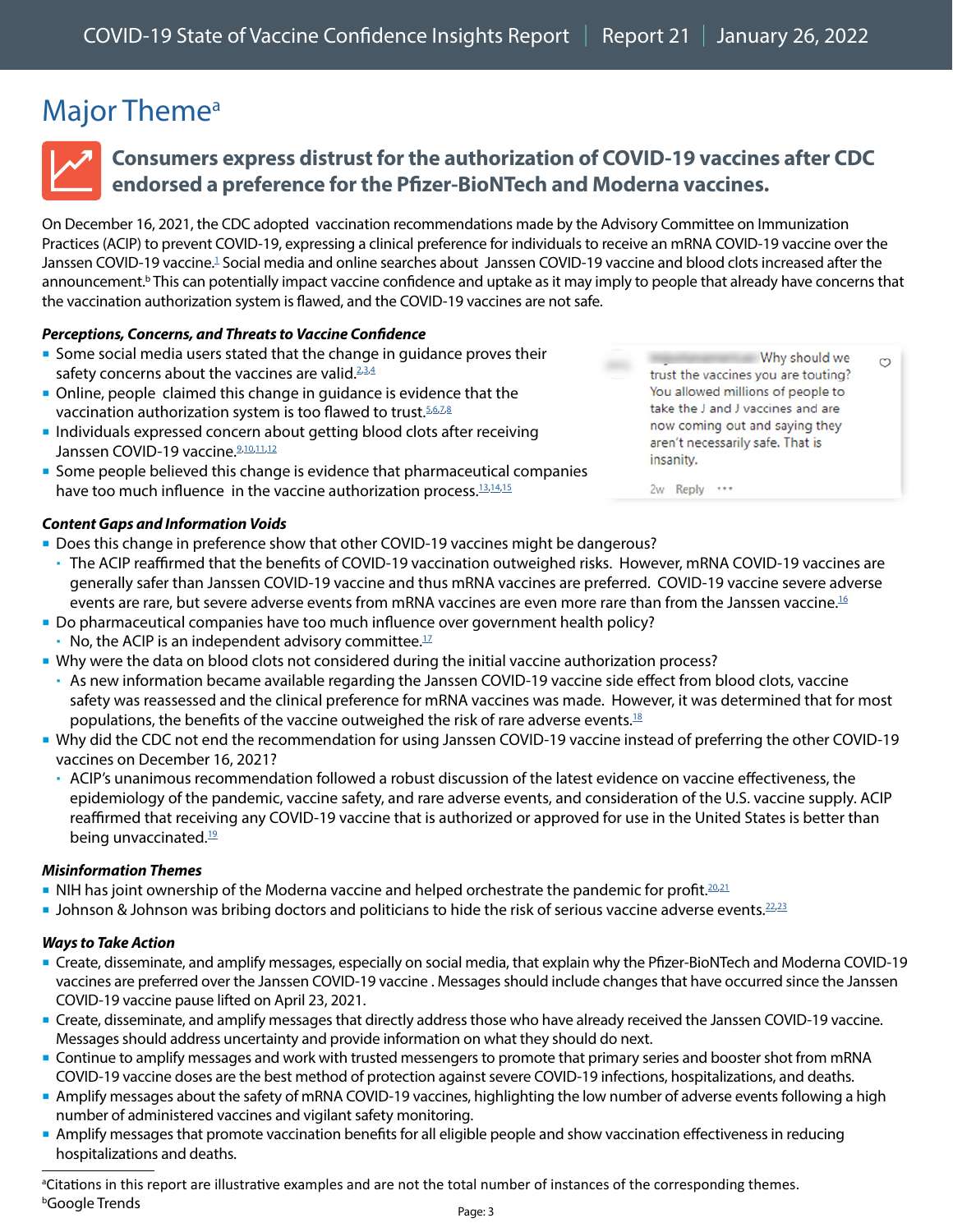# <span id="page-3-0"></span>Continuing and Evolving Themes

The themes below have been noted in previous reports and continue to undermine vaccine confidence. The information highlighted below focuses on what is new or different from previous reports. For additional context and previous recommendations on these themes, see previous *[Insights Reports.](https://www.cdc.gov/vaccines/covid-19/vaccinate-with-confidence.html#reports)*



### <span id="page-3-1"></span>**Consumers and news outlets have questions and concerns about the SARS-CoV-2 Omicron variant.**

On December 10, 2021, the CDC published the [COVID-19 State of Vaccine Confidence Insights SARS-CoV-2 Omicron Variant](https://www.cdc.gov/vaccines/covid-19/downloads/SoVC-omicron-12-10-21.pdf)  [Rapid Report](https://www.cdc.gov/vaccines/covid-19/downloads/SoVC-omicron-12-10-21.pdf). Online conversations surrounding the SARS-CoV-2 Omicron variant increased by 424% during the reporting period November 30 – December 20, 2021.<sup>c</sup>

#### *Perceptions, Concerns, and Threats to Vaccine Confidence*

- News outlets and social media users debated the symptoms associated with the Omicron variant and stressed the importance of vaccination for those not yet vaccinated.d,[24](https://www.reuters.com/world/us/covid-omicron-variant-raging-through-world-traveling-increases-risk-fauci-2021-12-19/)[,25](https://www.deseret.com/coronavirus/2021/12/19/22841139/omicron-variant-severe-covid-19-symptoms-death-for-unvaccinated)
- Online conversations and public sentiments around the Omicron variant included feelings of pandemic fatigue, hopelessness, and resignation, [26](https://www.facebook.com/cdc/posts/271983501629762?comment_id=271986748296104&__cft__%5b0%5d=AZWtFHnqGW99yHpGDySTNE35LJi_pEq5ldSz5BzA5VGqBdvPUtnioDrlY6OT43LtmchOyDKOLmYH0Q6pBB2aJ0KgyTF2Nla-pxqD6fFj0z3bsAtSN4_ngEDWPS2JLNWJVjfQZUVelhJV3NRb39WuIxAq&__tn__=R%5d-R)[,27](https://www.instagram.com/p/CXKI0l_leO5/c/17907361988335246/),[28](https://twitter.com/Disinfector/status/1469387002814484482)[,29,](https://www.monmouth.edu/polling-institute/reports/monmouthpoll_us_121521/)[30](http://theharrispoll-8654532.hs-sites.com/the-insight-latest-trends-from-the-harris-poll-3?__hstc=78454539.0badec6bd4b9b6c0555f41e9948b1477.1628187437225.1640759536913.1640781649668.22&__hssc=78454539.1.1640781649668&__hsfp=1615045989) distrust in public institutions and pharmaceutical companies, d,[31](https://twitter.com/UNREALJUST/status/1465743265358036997)[,32](https://twitter.com/ElConqu17574749/status/1469345808235520009) and assertions that COVID-19 vaccines are ineffective or cause harm. d,[33](https://www.instagram.com/p/CW6MZcwMXPU/c/18010042012361931/)[,34](https://twitter.com/AldenWagaman/status/1468020731531440130)

#### *Content Gaps and Information Voids*

- Are the vaccines effective against the Omicron variant given the frequency of breakthrough cases? e,d,[35,36,](https://www.facebook.com/cdc/posts/270398198454959?comment_id=270406038454175&__cft__%5b0%5d=AZW4CCCe1RyEGSbeJv8HmUeLnVyCiRdfp76qniP2DU5byObCT8f-4zw33erclEvzTNxmv9QobdX43U6wN4HeZ9OcEg2tMrUjNv9R9yP0nXhUiZYGQf5UFiC6RWbmNld24cYcpb7mJ--glnQBFo68USHO&__tn__=R%5d-R)[37](https://www.facebook.com/cdc/posts/278957130932399?comment_id=279339317560847&__cft__%5b0%5d=AZWpx4RYQei8AXwRcc0ovyeRia25cJKu4Oh_uK1h70I65l4YndpwW3Shej72tZ1H9luxn3Qvnuebw9QsJMSZED5i3NlWkwkZc_71eCayriycmgYqQbpgvoKOSDLJWcRSaJwp66AeAZyYPMn7rHuctv3z&__tn__=R%5d-R)
- Current vaccines are expected to protect against severe illness, hospitalization, and death due to infection with the Omicron variant $\frac{38}{2}$
- Will people have to get a booster to prevent the Omicron infection? $e^{i}$ ,  $39$ 
	- Everyone 12 years and older are recommended to get a booster dose. $40$

#### *Misinformation Themes*

- The emergence of new variants will lead to an endless production of variant-specific boosters and financial gain for pharmaceutical companies.  $41,42,43,44$  $41,42,43,44$  $41,42,43,44$  $41,42,43,44$  $41,42,43,44$
- Recent travel bans and mitigation strategies were an "overreaction" from world leaders because the Omicron does not pose a significant threat. [45](https://www.instagram.com/p/CXRNy-sNBc-/c/17910635594198057/)[,46,](https://www.instagram.com/p/CXRNy-sNBc-/c/17861518070648033/)[47](https://twitter.com/cookies6789/status/1469357781585207302)
- Only those who are vaccinated have been infected with the Omicron variant.  $48,49,50$  $48,49,50$  $48,49,50$  $48,49,50$

#### *Ways to Take Action*

- Amplify messages that promote vaccination benefits for all eligible people and show vaccination effectiveness in reducing hospitalizations and deaths.
- Disseminate current data on the Omicron variant and the continued need for vaccination with primary series if unvaccinated, and booster dose.
- **Promote trust in public institutions by providing clear and defined recommendations for risk mitigation.**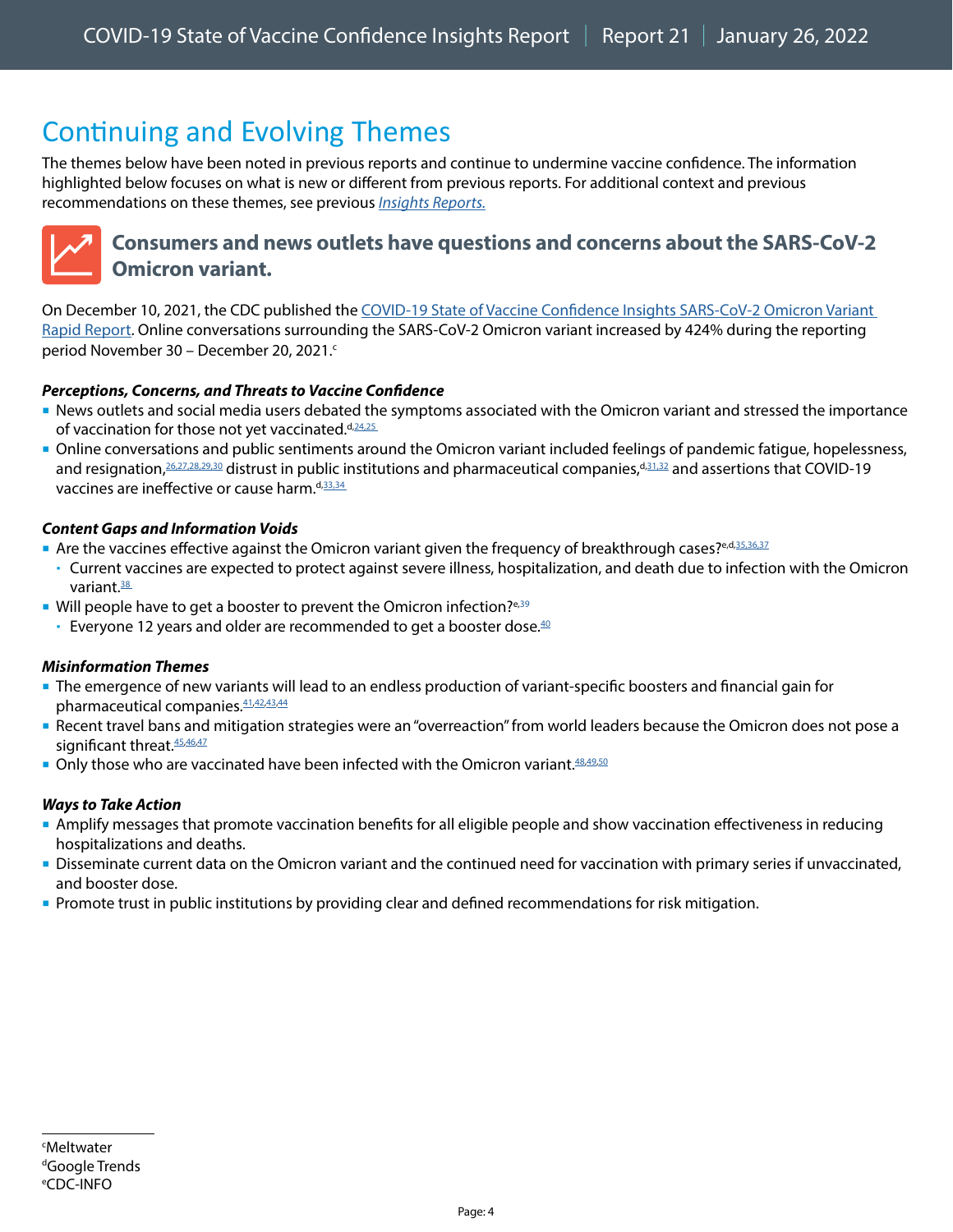

### <span id="page-4-0"></span>**Consumers and parents continue to discuss concerns surrounding COVID-19 vaccines for children.**

The Food and Drug Administration (FDA) authorized the Pfizer-BioNTech COVID-19 vaccine for emergency use in children ages 5—11 years on October 29, 2021.<sup>51</sup> With this EUA consumers, specifically parents, continue to question the need and safety of COVID-19 vaccinations in children. A perceived higher risk of adverse events relative to benefits of vaccination or lack of concern about the severity of COVID-19 can impact vaccine confidence as justification for not having children vaccinated.

#### *Perceptions, Concerns, and Threat to Vaccine Confidence*

- Consumers expressed apprehension about the safety, effectiveness and possible side effects of the COVID-19 vaccine in children, including but not limited to heart issues (myocarditis), death, and unknown long-term side effects[.](https://twitter.com/eveamk/status/1473124031683612676) **f**[52](https://www.facebook.com/cdc/posts/278934027601376?comment_id=278941887600590&__cft__%5b0%5d=AZUcd2EU1Dh5UQnk6GJY1P3O1gG-4QFWiEhjd4U7tuy2i2QJfhQ1wYJ5PD7vdV_V7KPzmjUGGUAlyHBS8pti4bt48axtctmzRN_DnphixBWjgnn--wVz69jbwaKYUnWE6Ipe5Cd0K6yqLenIkY7VCykL&__tn__=R%5d-R)[,53](https://www.instagram.com/p/CW6lh_osY87/c/18103657381284016/),[54](https://twitter.com/jonesville/status/1468429407970758658)
- Consumers expressed the belief that children do not need to be vaccinated due to having milder symptoms, stronger immunity, and fewer deaths.  $55,56,57$  $55,56,57$  $55,56,57$



Side effects may include heart attack or death, but at least you can say you're vaxxed!

 $\circ$ 

4w 11 likes Reply

- *Content Gaps and Information Voids*
- Why is the COVID-19 vaccine necessary for children younger than 18 years if they only experience mild symptoms?
	- Children infected with SARS-CoV-2, the virus that causes COVID-19, can develop serious complications. COVID-19 illness results in loss of in-person learning and impacts other opportunities for children to learn and socialize, and children can spread the illness to others, including those who are immunocompromised or who could otherwise have severe illness.<sup>[58](https://www.cdc.gov/coronavirus/2019-ncov/vaccines/recommendations/children-teens.html)</sup>
- What are the booster vaccine guidelines for children younger than 12 years?
	- Booster doses not approved for children ages 5—11 years. Booster doses are recommended for all children 12 years and older.
	- Children ages 5—11 years who are immunocompromised are recommended to receive an additional dose at least 28 days after the second dose to complete the primary series. $59$
- After receiving a COVID-19 primary vaccine series, when do I get my booster dose?
	- After completing a primary series with an mRNA vaccine, a booster is recommended at least 5 months later. After the Janssen COVID-19 vaccine single dose, a booster is recommended at least 2 months later.<sup>[60](https://www.cdc.gov/media/releases/2022/s0105-Booster-Shot.html)</sup>
- Why is there a lack of data on the long-term effects of COVID-19 vaccines on children?
- Serious side effects that could cause long-term health problems are extremely unlikely following COVID-19 vaccinations. Rare cases of myocarditis have been reported after vaccination, but most cases are mild and recover. Vaccine safety monitoring is ongoing for all vaccines, including COVID-19 vaccines.<sup>61</sup>
- When will vaccines be authorized or approved for children 4 years and younger?
	- Currently, children 4 years and younger are not eligible for a COVID-19 vaccine in the United States; however, clinical trials are underway. The best way currently to protect children 4 years and younger is to vaccinate everyone ages 5 years and older who are around them and to follow other CDC guidance for preventing COVID-19 transmission, including masking. [62,](https://www.npr.org/2021/05/17/997029362/clinical-trials-underway-for-5-and-younger-covid-19-vaccinations)[63](https://www.cdc.gov/coronavirus/2019-ncov/vaccines/recommendations/children-teens.html?CDC_AA_refVal=https%3A%2F%2Fwww.cdc.gov%2Fcoronavirus%2F2019-ncov%2Fvaccines%2Frecommendations%2Fadolescents.html)

#### *Misinformation Themes*

- **Children do not need the COVID-19 vaccine because they are at low risk of death.** [64](https://twitter.com/themouthmatusow/status/1470527664750411777)[,65,](https://www.instagram.com/p/CXR8IXeMt1L/c/17854751633671165/)[66](https://twitter.com/Humble_Analysis/status/1468459072659861506)
- Deaths are more likely to occur from the COVID-19 vaccine than from contracting the SARS-CoV-2[.67](https://www.usatoday.com/story/news/factcheck/2021/12/02/fact-check-more-children-not-die-vaccine-than-covid-19/8740405002/),[68](https://www.facebook.com/cdc/posts/269136811914431?comment_id=602171074169272&__cft__%5b0%5d=AZXeX5tkHWsj8F9ftdGgkm3DbCSWkug7ihpJVeCBXsG6TSaD9F8yTDX3ES1EVytQQ4e2HOPXDKkiP-uI4k7RqIuwI9t9fTB6thylggB0XvmtL_2msYaNMyG_eWeTxhjpvMvEytKLXYeFICJsz-ufzvgi&__tn__=R%5d-R)[,69](https://www.instagram.com/p/CXJ25l2FnnS/c/17910898151225046/)
- **Pediatric vaccination is an experiment on children who are not at risk for COVID-19.**<sup>70,[71](https://www.facebook.com/cdc/posts/269796941848418?comment_id=270121475149298&__cft__%5b0%5d=AZXPxUFm156N469ymSQoOkoimDySV-5MPz5pvdmQvROEsH38uAJiwFWca_GWiiaQygzX-H6vv_zbhEC39zlUew7COBs5qH1EXyqHsuoxrCIWUm-uGRT4hV8_MqeUz45gQVvbF5ezzaJJ3IF1JDzLClHg&__tn__=R%5d-R)</sup>

#### *Ways to Take Action*

- **Encourage parents, caregivers, and pediatric healthcare providers to engage in conversations that address vaccine safety** concerns by discussing potential side effects, vaccine benefits, and low rate of adverse events.
- **Develop and disseminate messages and talking points for pediatric healthcare providers to assist them in their conversations** with parents and caregivers.
- Create messages that discuss the risk and benefits of the COVID-19 vaccine and disseminate them through various media outlets to support the risk reduction potential associated with COVID-19 vaccinations.
- Increase messages highlighting how the risk for severe COVID-19 illness and hospitalizations offset the possibility of an adverse event from the vaccine.
- **Promote the benefits of children being vaccinated by amplifying the safety and efficacy of the COVID-19 vaccine.**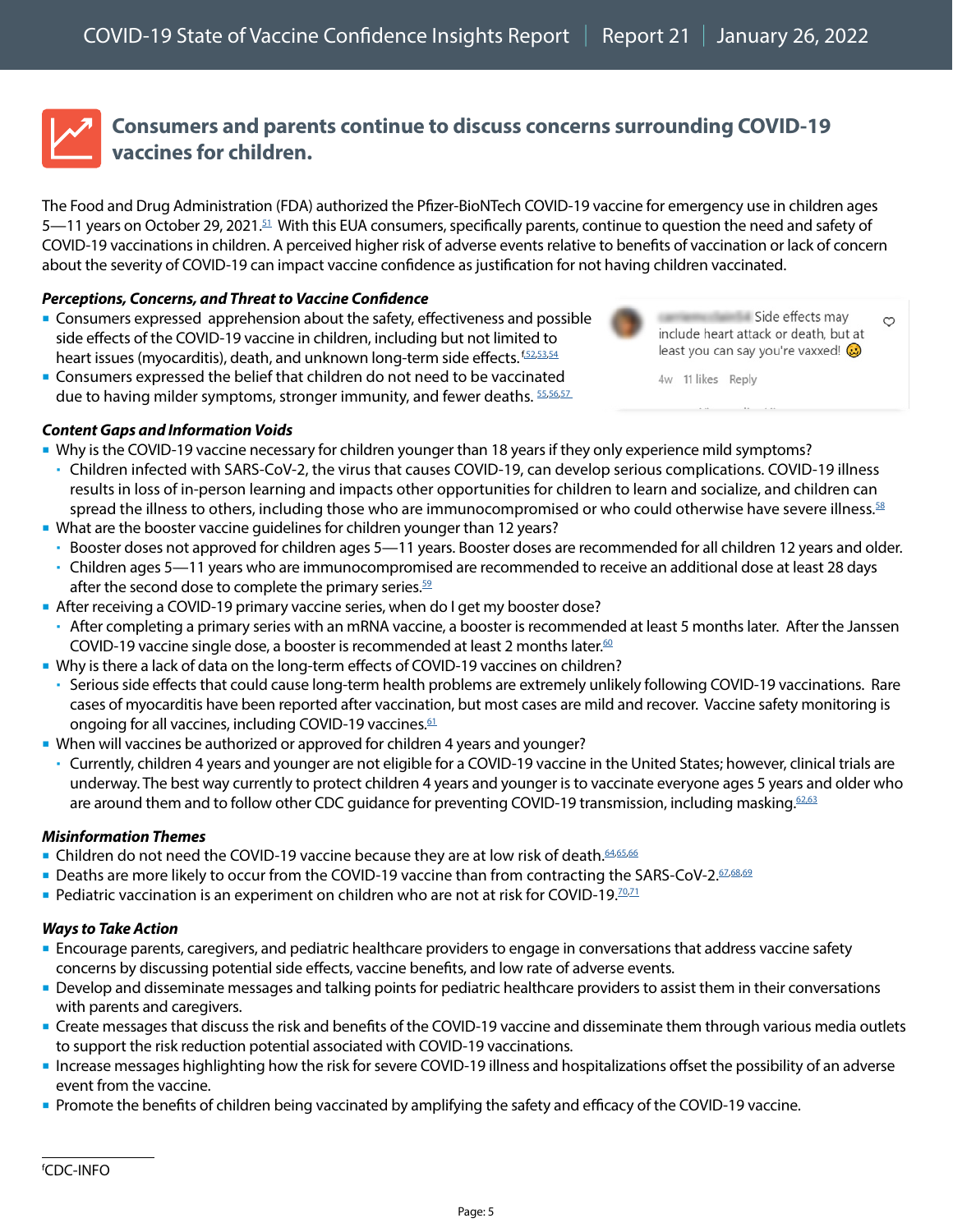### <span id="page-5-0"></span>**Consumers have questions and concerns about the safety and effectiveness of the COVID-19 booster doses, mixing vaccine brands and types, and the potential need for additional booster doses.**

On December 9, 2021, the CDC recommended that people ages 16—17 years be considered for COVID-19 vaccine booster dose vaccination, following authorization to this age group by the Food and Drug Administration (FDA).<sup>[72](https://www.fda.gov/news-events/press-announcements/coronavirus-covid-19-update-fda-expands-eligibility-pfizer-biontech-covid-19-booster-dose-16-and-17)</sup> On January 3, 2022, the CDC recommended boosters for all children ages  $12-17$  years.<sup>73</sup> The CDC updated its guidelines to reflect a shorter time interval from 6 to 5 months for those waiting to receive the booster dose of the Pfizer-BioNTech and Moderna COVID-19 vaccines. The CDC also recommended that children ages 5—11 who are immunocompromised receive an additional dose 28 days after their 2nd COVID-19 vaccine dose.<sup>[74](https://www.cdc.gov/media/releases/2022/s0104-Pfizer-Booster.html)</sup>

Inconsistent and confusing messaging surrounding eligibility and waiting period for the booster doses and additional doses for immunocompromised persons may adversely affect vaccine confidence. $75$ 

#### *Perceptions, Concerns, and Threats to Vaccine Confidence*

- Citing the recent surge in the Omicron variant cases, some universities and the NFL required staff, students, players and coaches to get the COVID-19 vaccine booster doses.<sup>76,[77,](https://www.bcheights.com/2021/12/08/university-mandates-covid19-booster-shots-for-spring-semester-globe-reports/)[78](https://news.syr.edu/blog/2021/12/06/covid-19-update-booster-shot-requirement-vaccine-compliance-for-employees-spring-semester-return-planning-and-procedures/)</sup>
- Health experts called for a revision of the definition for "fully vaccinated" to include a booster dose.<sup>[79](https://www.statnews.com/2021/12/08/changing-definition-fully-vaccinated-more-than-semantics/),[80](https://www.usnews.com/news/health-news/articles/2021-11-23/fully-vaccinated-a-booster-shot-may-become-a-requirement)</sup>However, the CDC has updated language for up-to-date on vaccinations to take into account the recommendations for booster doses.

#### *Content Gaps and Information Voids:*

- **Will children need a COVID-19 vaccine booster?**
- $\cdot$  At this time, CDC recommends that all people ages 12 years and older should receive a booster dose of COVID-19 vaccine.<sup>81</sup>
- **Will there be a 4th COVID-19 booster dose?**
- At this time, CDC recommends that all people ages 12 years and older should receive a single booster dose of COVID-19 vaccine.<sup>82</sup>
- If I am experiencing cold symptoms, can I get the booster dose?
- Health experts say that it is safe to still get a booster dose. However, people should continue to follow isolation and quarantine measures to avoid exposing healthcare workers to COVID-19 if you might be infected with SARS-CoV-2[.83](https://www.cdc.gov/coronavirus/2019-ncov/vaccines/faq.html)
- **Can I get the COVID-19 vaccine and booster during pregnancy?**
- It is safe to receive vaccinations before/during/after pregnancy, including while breastfeeding.  $84$
- Can I get a booster dose that is different from my initial COVID-19 vaccine series especially as it relates to COVID-19 vaccines received in other countries that are not FDA approved or authorized?
	- Yes. Regardless of the primary dose(s), the Pfizer-BioNTech or Moderna vaccines are preferred for booster doses as well as for primary series in most circumstances. $85$

#### *Misinformation Themes*

- **The government is enforcing vaccine and booster dose requirements to enrich pharmaceutical companies.**[86](https://twitter.com/KelseyOShay1/status/1467697869821992967)
- $\blacksquare$  Zinc helps to enhance the immune system against COVID-19 infection. $\frac{87}{2}$  $\frac{87}{2}$  $\frac{87}{2}$
- **The vaccine mandate is part of a bigger plan to take away people's freedom and liberty.**<sup>[88](https://twitter.com/kezia_noble/status/1470686366191206407)</sup>

#### *Ways to Take Action*

- Disseminate clear messages about the official guidance for COVID-19 booster dose recommendations and time intervals.
- **Ensure COVID-19 booster vaccine official guidance is easily accessible on websites.**
- Continue to build trust in COVID-19 vaccine safety/effectiveness, healthcare providers, healthcare system and public/ governmental institutions
- Provide trainings and educational interventions to healthcare workers to increase knowledge, expertise, and confidence to disseminate messages that are tailored to communities' culture.